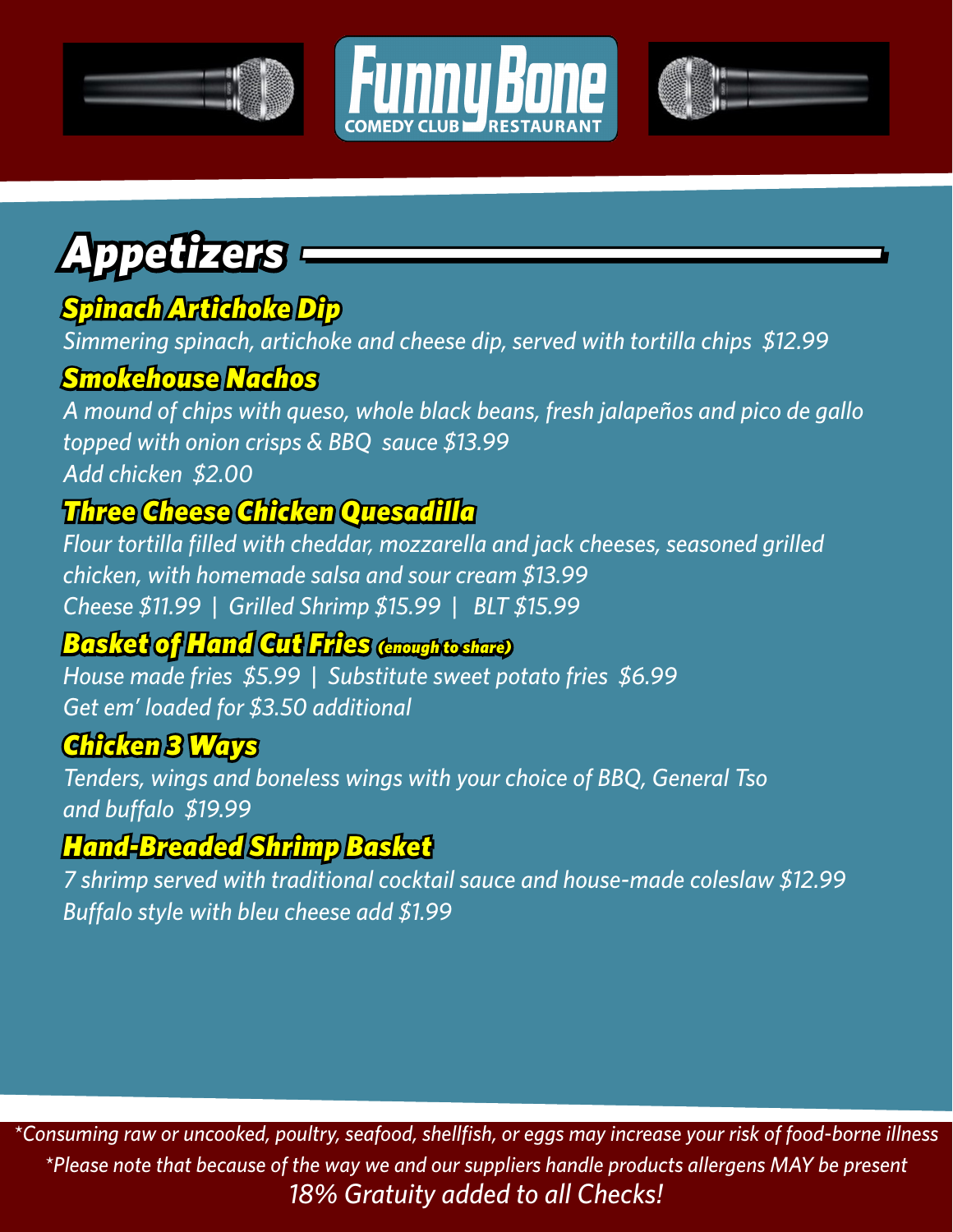# *Appetizers*

### *House Made Potato Skins (GF)*

*Covered in bacon, cheese and scallions Served with sour cream \$11.99 Additional sour cream \$1.00*

## *Oven Baked Bavarian Pretzels*

*Served with queso and southern mustard \$9.99*

#### *Chicken Tenders*

*All-natural white meat, golden and crispy. Served with ranch, BBQ sauce \$12.99 Try it Buffalo-Style!* 

## *Wing Basket*

*Meaty wings tossed in BBQ, General Tso, Hot sauce or try them naked. \$13.99 Try Them Boneless.* 

# *Salads*

*Dressing Balsamic Vinaigrette • Ranch • Bleu Cheese • Honey Mustard*

### *Big House Salad*

*Mixed greens, diced tomatoes, cucumbers, cheddar cheese, red onion, mushrooms and house-made croutons \$9.99*

### *Wedge Salad*

*Iceberg lettuce, bleu cheese dressing, tomato, red onion and bacon \$9.99*

### *Salad Toppers*

*Grilled, Blackened or Fried Chicken \$4.99 Grilled, Blackened or Fried Shrimp (5) \$6.99*

*\*Consuming raw or uncooked, poultry, seafood, shellfish, or eggs may increase your risk of food-borne illness \*Please note that because of the way we and our suppliers handle products allergens MAY be present 18% Gratuity added to all Checks!*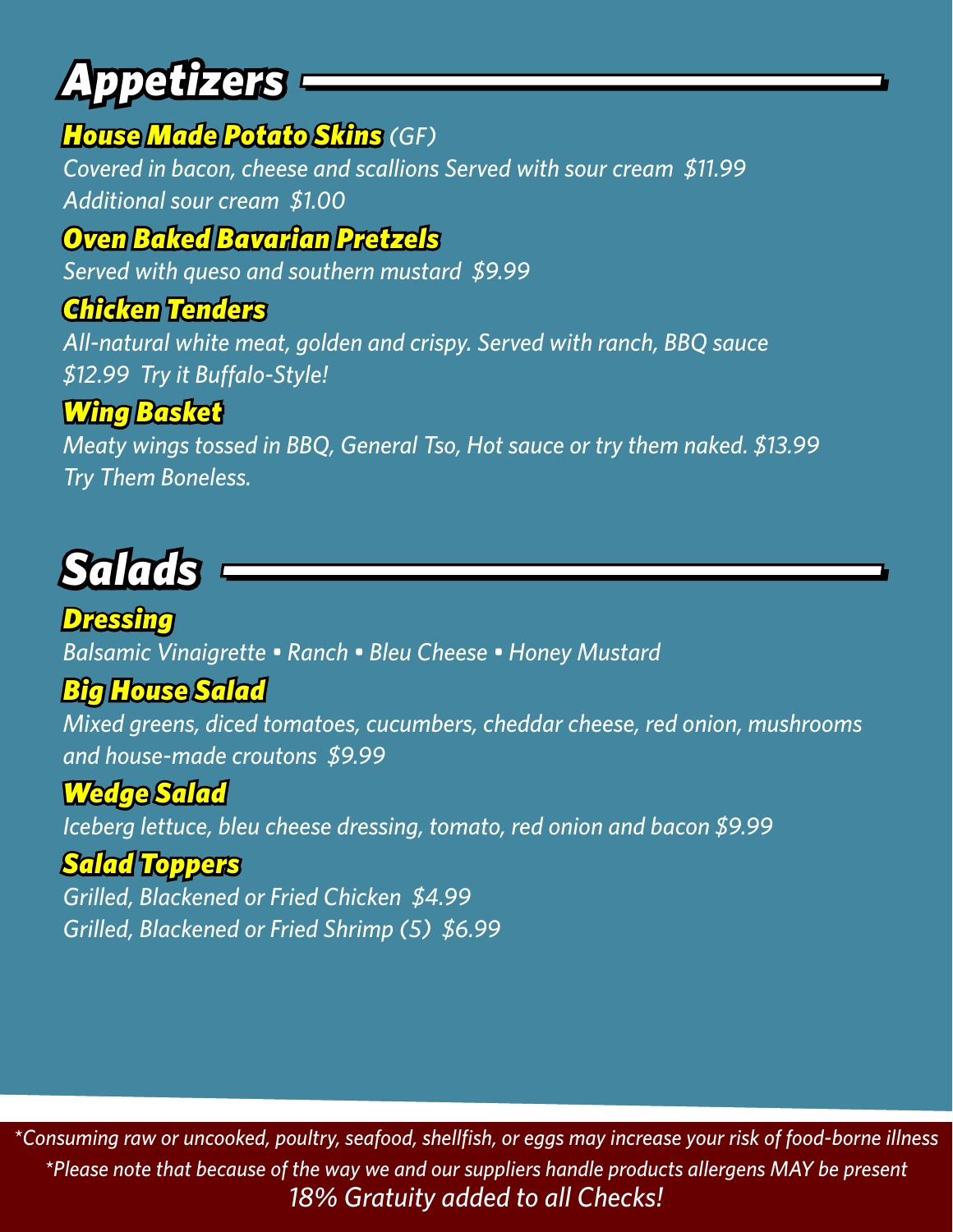# *Burgers & Sandwiches*

*Sandwiches are served with a pickle wedge. Add basket of fries to share \$5.99*

## *Cheese and Bacon Burger*

*8oz choice sirloin burger topped with cheddar cheese and applewood smoked bacon Served with lettuce, tomato, and onion \$12.99 Make it a double for \$4 more!*

# *Grilled Chicken BLT*

*Lettuce, tomato, applewood smoked bacon and garlicky parmesan \$12.99*

## *Fried Haddock Sandwich*

*North Atlantic whitefish on a grilled bun with lettuce, red onion, pickle, tomato, remoulade sauce \$13.99*

## *Impossible Burger*

*Lettuce, tomato and amazing onion jam \$13.99*

# *Buffalo Chicken Sandwich*

*Chicken breast fried or grilled, tossed in buffalo sauce. Served with bleu cheese sauce, lettuce and tomato \$12.99*

## *General Tso Chicken Sandwich*

*Chicken Breast brined with sweet tea, fried, tossed in general tso sauce, lettuce and* 

*asian slaw \$12.99*

*\*Consuming raw or uncooked, poultry, seafood, shellfish, or eggs may increase your risk of food-borne illness \*Please note that because of the way we and our suppliers handle products allergens MAY be present. 18% Gratuity added to all Checks!*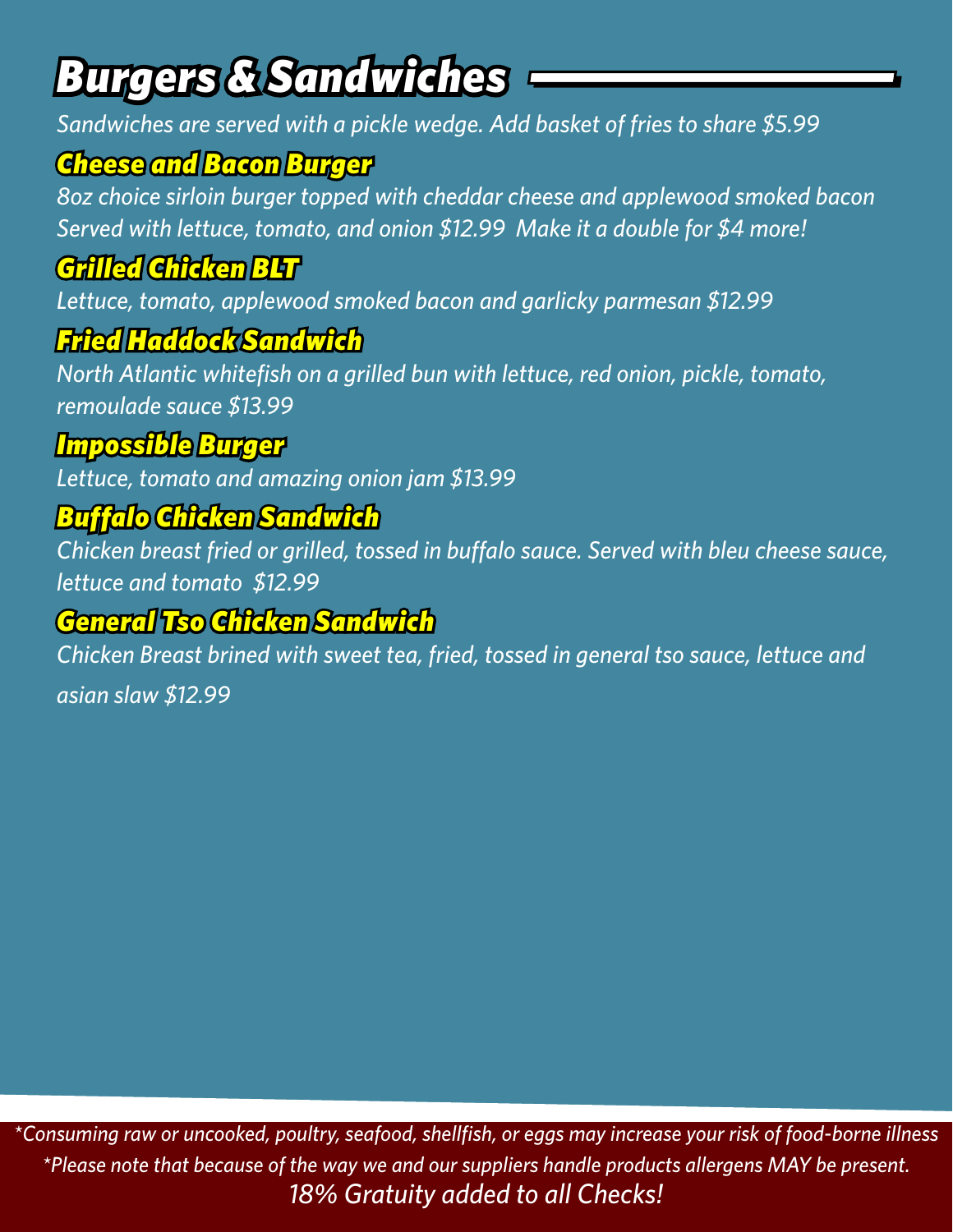# *Finale*

*Funnel Cake Fries \$8.99 Large Basket of Flaky, Golden Brown Funnel Cake Fries topped with Powdered Sugar*

### *Funnel Cake Sundae \$10.99*

*Large Basket of Flaky, Golden Brown Funnel Cake Fries topped with Powdered Sugar and Vanilla Bean Ice cream*

#### *NY Cheesecake \$7.99*

*Topped with Caramel & Chocolate Sauce*

#### *Ultimate Brownie \$9.99*

*Made with Ghirardelli Chocolate Topped with Whipped Cream, Caramel & Chocolate Served with Vanilla Bean Ice Cream*

# *Beverages*

*Coke \$4.25 Diet Coke \$4.25 Cherry Coke \$4.25 Sprite \$4.25 Lemonade \$4.25 Root Beer \$4.25 Shirley Temple \$4.25 Iced Tea \$4.25 Ginger Ale \$4.25 Souvenir glass includes FREE soft drink refills all night! \$8 Regular or Sugarfree Red Bull \$6*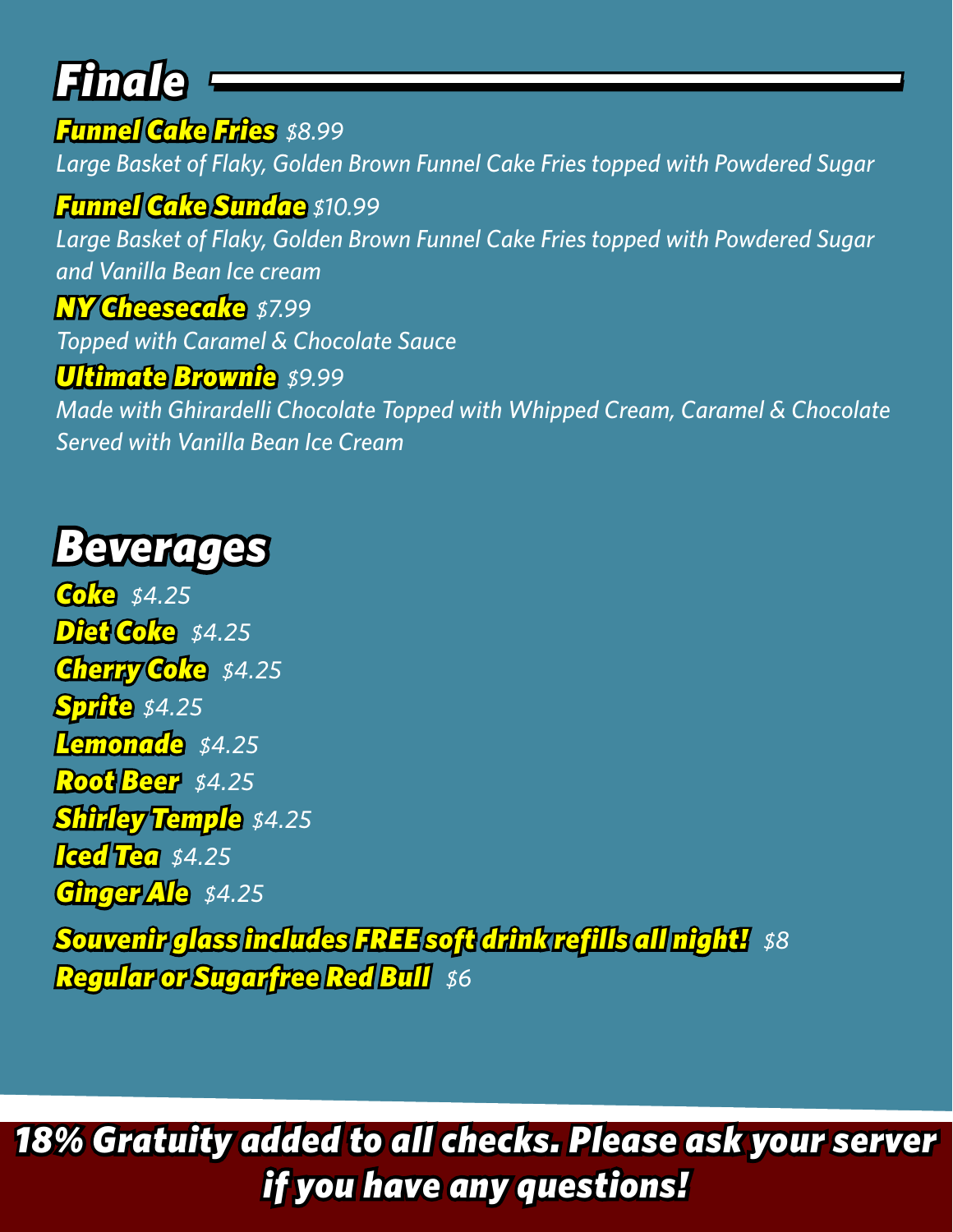# *Domestics*

*Budweiser Bud Light Coors Light Michelob Ultra* 



*Corona Angry Orchard Blue Moon Stella Artois Smirnoff Ice Newcastle*

*Miller Lite Bud Light Lime O'Doul's (NA)* 

*Yuengling Lagunitas IPA Heineken Sam Adams Seasonal Sam Adams Boston Lagar*

# *Wine & Bubbly*

*Red Wine Frontera Merlot* 

*Glass \$8/Bottle \$30*

*Frontera Sauvignon* 

*Glass \$8/Bottle \$30*

*Frontera Malbec* 

*Glass \$9/Bottle \$34*

*Frontera Pinot Noir* 

*Glass \$9/Bottle \$34*

*White Wine Frontera Chardonnay Glass \$8 /Bottle \$30 Josh Chardonnay Glass \$10 /Bottle \$38 Frontera Pinot Grigio Glass \$9/Bottle \$34 Frontera Sauvignon Blanc Glass \$9/Bottle \$34 Crane Lake Moscato Glass \$9/Bottle \$34 Crane Lake White Zinfandel Glass \$9/Bottle \$34 Crane Lake Riesling Glass \$9/Bottle \$34*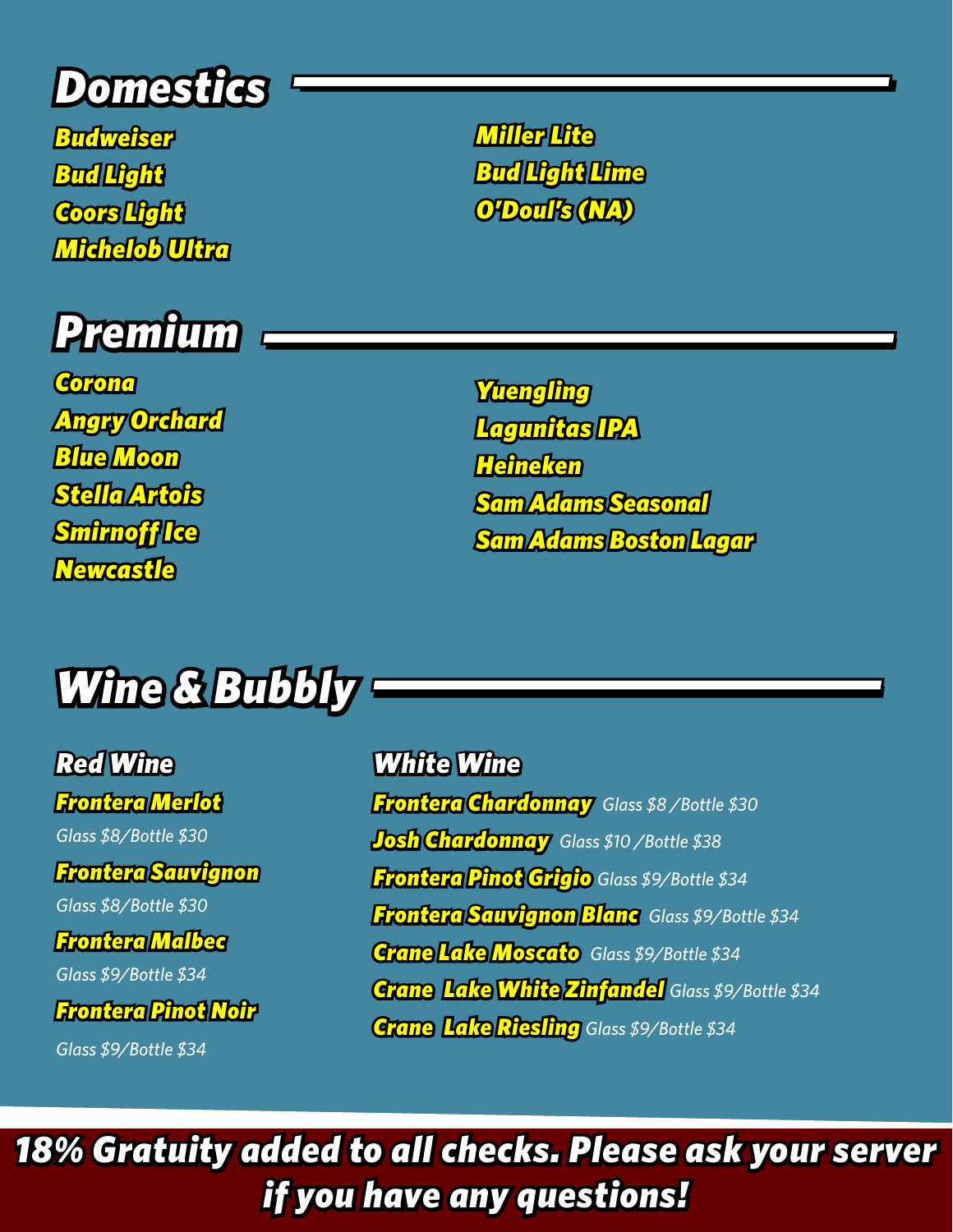# *Specialty Drinks*

*\$10.99 Includes Souvenir Glass! Ask About Upgrading to Top Shelf for an additional charge!*

## *Funny Bone Long Island*

*Rum, Gin, Vodka, Tequlia, Triple Sec, Sour & Coke*

# *Dirty Shirley*

*Vodka, Ginger Ale & Grenadine*

### *Loosened Tie*

*Apricot Brandy, Banana Liqueur, Coconut Rum, Orange Juice & Grenadine*

## *Hardy Candy*

*Vodka, Watermelon Schnapps, Apple Schnapps, Sprite & Splash of Cranberry*

### *Rubber Chicken*

*Coconut Rum, Light Rum, Blue Curacao, Pineapple Juice & Sour*

# *Tap Shoes*

*Vodka, Melon Liqueur & Orange Juice*

### *Refreshing Cocktails Refreshing Cocktails*

#### *Skinny Mule Tito's Vodka & Ginger Beer \$10.99*

# *Laugh Til You Cry*

*Tito's Vodka, Raspberry Liqueur, Pineapple Juice, Ginger Ale. Shaken and served over ice. Topped with Blue Curacao drops \$10.99*

### *Bloody Mary*

*Tito's Vodka & Bloody Mary Mix \$10.99 Try it Spicy!!!*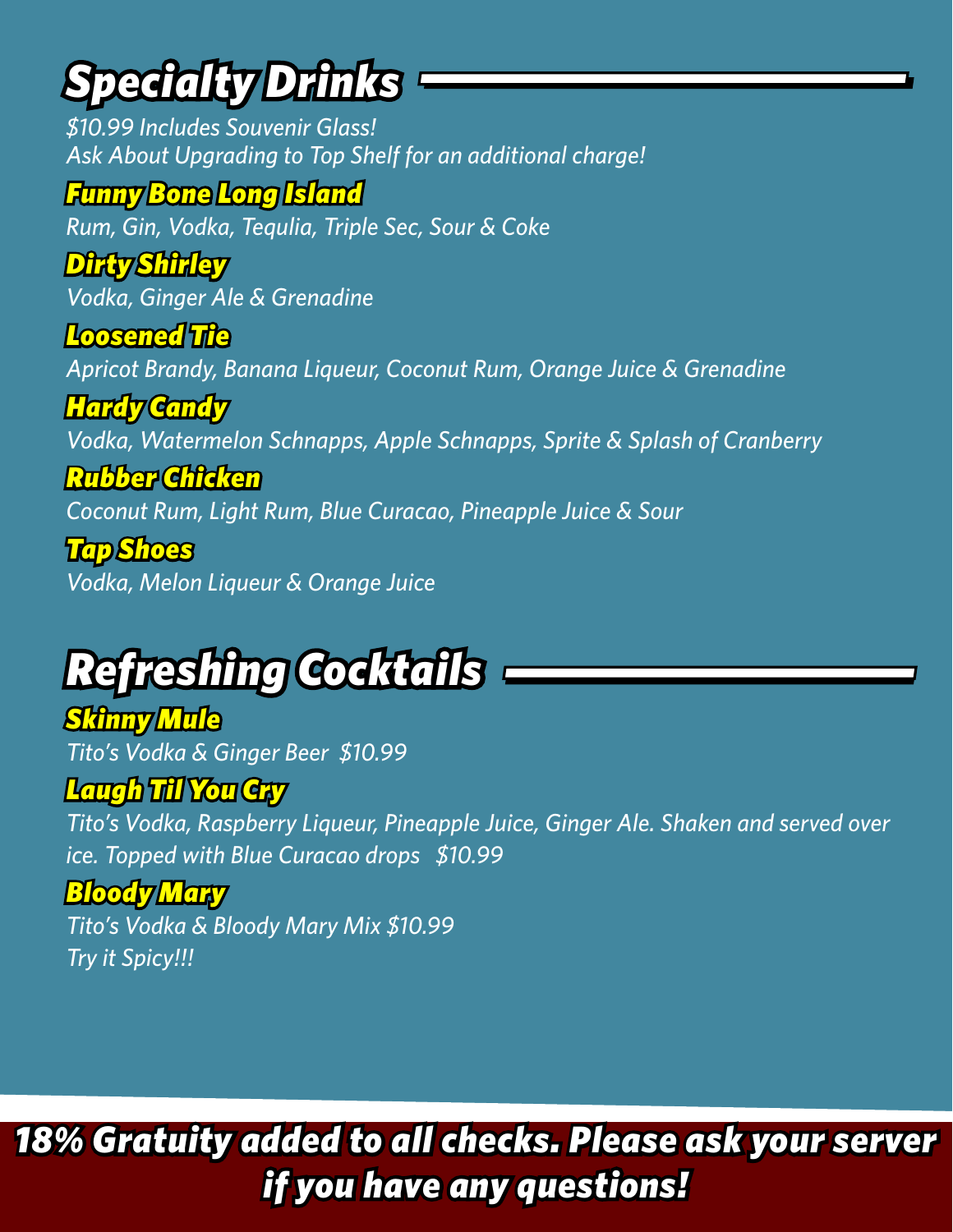# *Martinis*

*\$12 (Top Shelf Liquors are available for an additional charge)*

*Cosmopolitan Vodka, Triple Sec & Splash of Cranberry Juice* 

*Dirty Martini Vodka, Olive Juice & Splash of Dry Vermouth*

*Chocolate Martini Chocolate Vodka, Creme de Cacao & Splash of Cream* 

*Apple-Tini Vodka, Sour Apple Liqueur & Sour Mix* 

*Lemon Drop*

*Citrus Vodka, Lemon Juice, Simple Syrup*

*Pomegranate Martini Vodka, Triple Sec & Splash of Pomegranate*

# *Top Shelf Tini*

*Espresso Stoli Vanilla, Van Gogh Double Expresso Vodka, Coffee Liqueur & Splash of Coffee \$13*

*Milky Way Stoli Vanilla, White Creme de Cacao & Irish Cream \$13*

*Kinky Dream*

*Hypnotiq, Kinky & Sprite \$13*

#### *Island Oasis*

*Ciroc Coconut, Blue Curacao & Mango \$13*